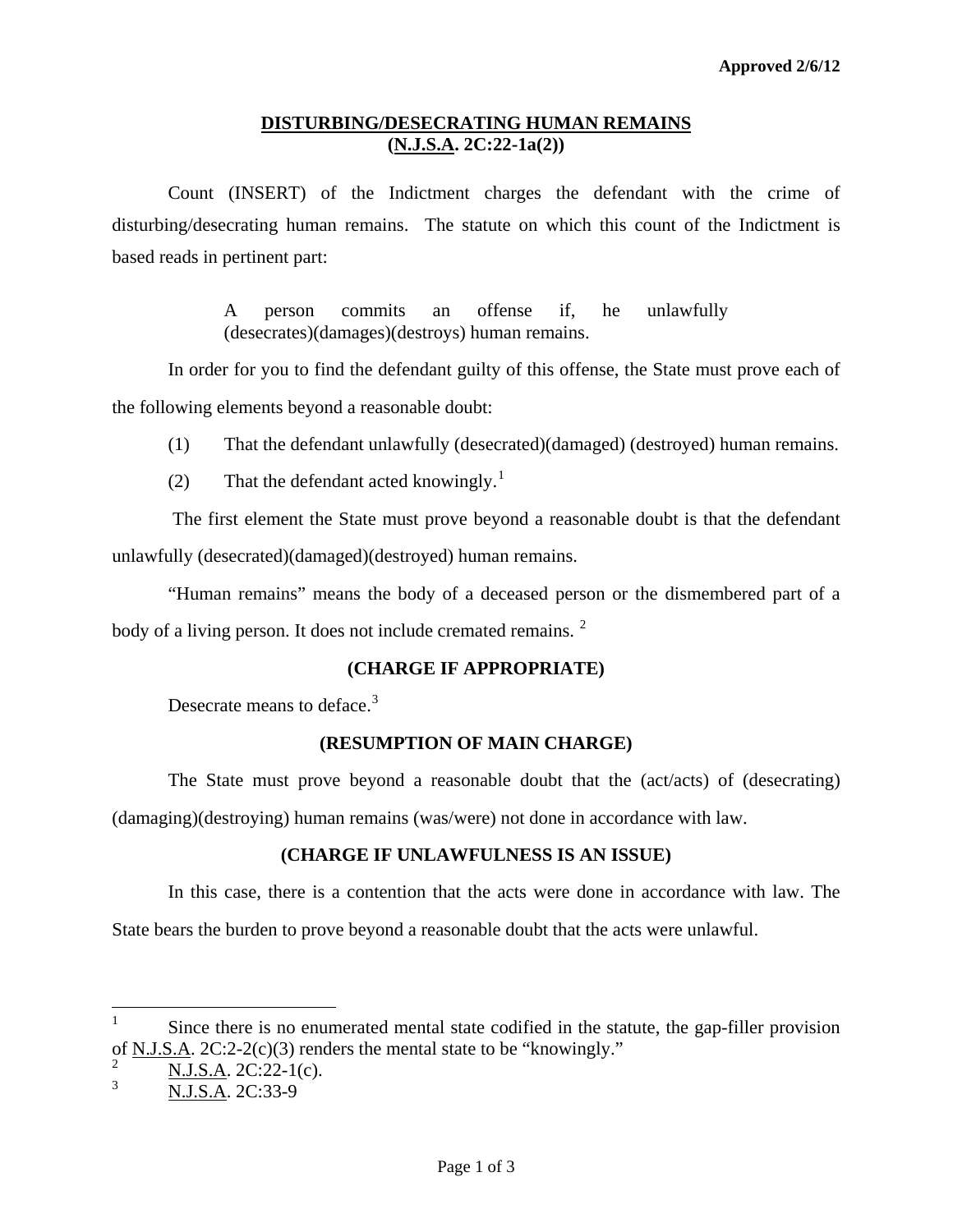The statute defines lawful acts as those made in accordance with:

### **(SELECT APPROPRIATE SECTION(S))**

- (1) The "State Medical Examiner Act,"  $P.L.1967$ , c. 234 ([C.52:17B-78](https://web2.westlaw.com/find/default.wl?tc=-1&docname=NJST52%3a17B-78&rp=%2ffind%2fdefault.wl&sv=Split&rs=WLW11.10&db=1000045&tf=-1&findtype=L&fn=_top&mt=68&vr=2.0&pbc=6E554CFE&ordoc=11225738) et al.);
- (2) The "Mortuary Science Act," P.L.1952, c. 340 ([C.45:7-32 et seq.\)](https://web2.westlaw.com/find/default.wl?tc=-1&docname=NJST45%3a7-32&rp=%2ffind%2fdefault.wl&sv=Split&rs=WLW11.10&db=1000045&tf=-1&findtype=L&fn=_top&mt=68&vr=2.0&pbc=6E554CFE&ordoc=11225738);
- (3) The provisions of chapters 6 and 7 of Title 26 of the Revised Statutes concerning disposal of dead bodies and cremation;
- (4) The "New Jersey Cemetery Act," *N.J.S*[.8A:1-1 et seq.;](https://web2.westlaw.com/find/default.wl?tc=-1&docname=NJST8A%3a1-1&rp=%2ffind%2fdefault.wl&sv=Split&rs=WLW11.10&db=1000045&tf=-1&findtype=L&fn=_top&mt=68&vr=2.0&pbc=6E554CFE&ordoc=11225738)
- (5) A criminal investigation conducted by a law enforcement authority;
- (6) An order of a court of competent jurisdiction or other appropriate legal authority.

 A good faith action involving interment or disinterment which disturbs, moves, conceals, desecrates, damages or destroys human remains is not unlawful. Interment means to deposit a dead body into the earth or a tomb.<sup>[4](#page-0-3)</sup> Disinterment means to take a dead body out of a grave or tomb. The State bears the burden to disprove the presence of good faith beyond a reasonable doubt.

# **(RESUMPTION OF MAIN CHARGE)**

The second element that the State must prove beyond a reasonable doubt is that defendant acted knowingly. A person acts knowingly with respect to the nature of his/her conduct or the attendant circumstances if he/she is aware that the conduct is of that nature or that such circumstances exist or the person is aware of a high probability of their existence. A person acts knowingly with respect to a result of the conduct if he/she is aware that it is practically certain that the conduct will cause a result. "Knowing," "with knowledge," or equivalent terms have the same meaning.

Knowledge is a condition of the mind. It cannot be seen. It can only be determined by inferences from defendant's conduct, words or acts. A state of mind is rarely susceptible of

 $\frac{1}{4}$ 

Merriam-Webster's Collegiate Dictionary*, (11th Ed. 2012)*